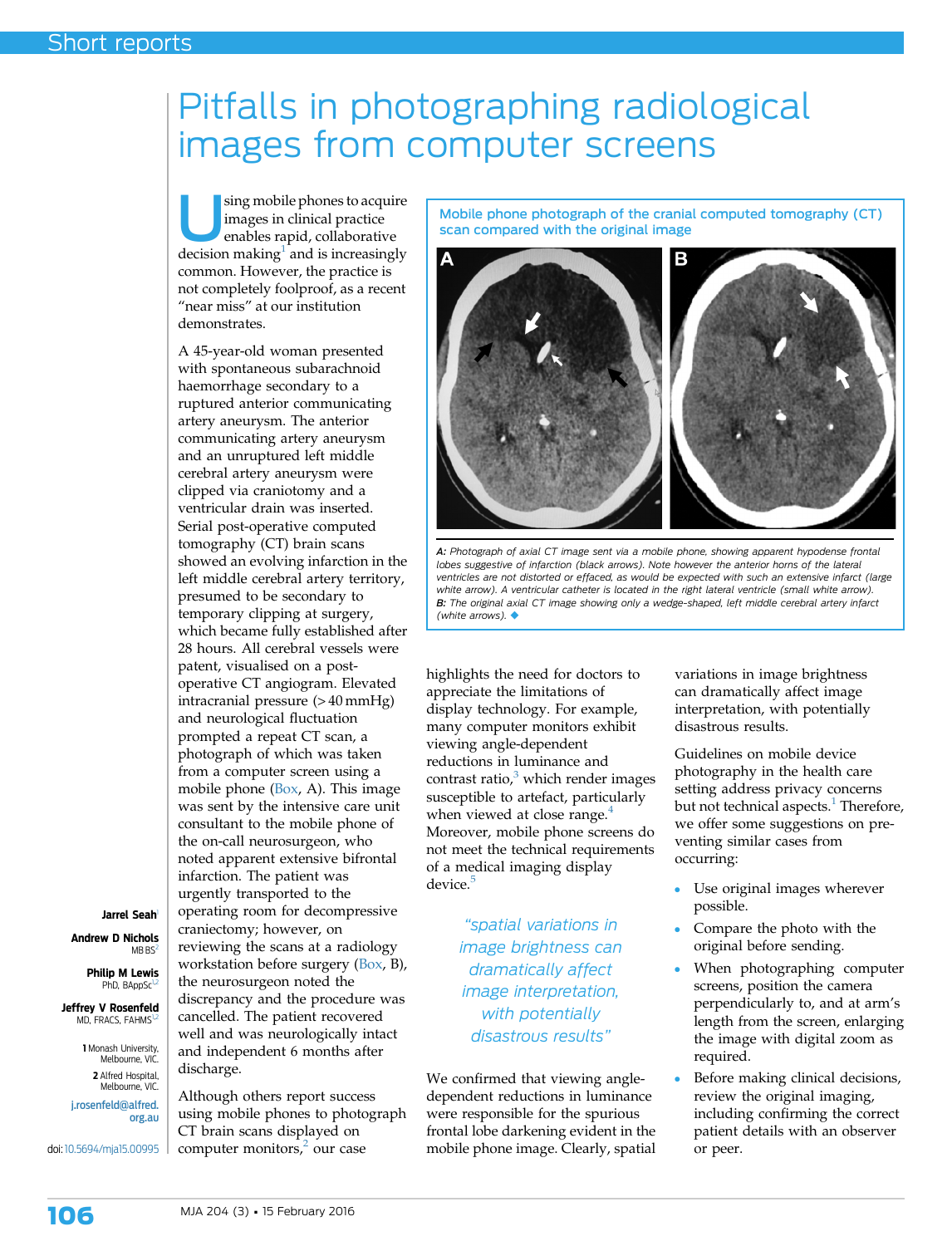- After photographing, ensure that images are deleted from the phone and any online data storage accounts, and record in writing the image use in the case notes.
- Teach undergraduates as well as practising clinicians the technical

aspects of the use of mobile phone images.

We hope this case serves to remind doctors of the need for caution when reviewing photographs of digital images, and that our suggestions will be helpful in

preventing similar situations from occurring.

Competing interests: No relevant disclosures.  $\blacksquare$ 

 $\circledcirc$  2016 AMPCo Pty Ltd. Produced with Elsevier B.V. All rights reserved.

References are available online at [www.mja.com.au.](http://www.mja.com.au)